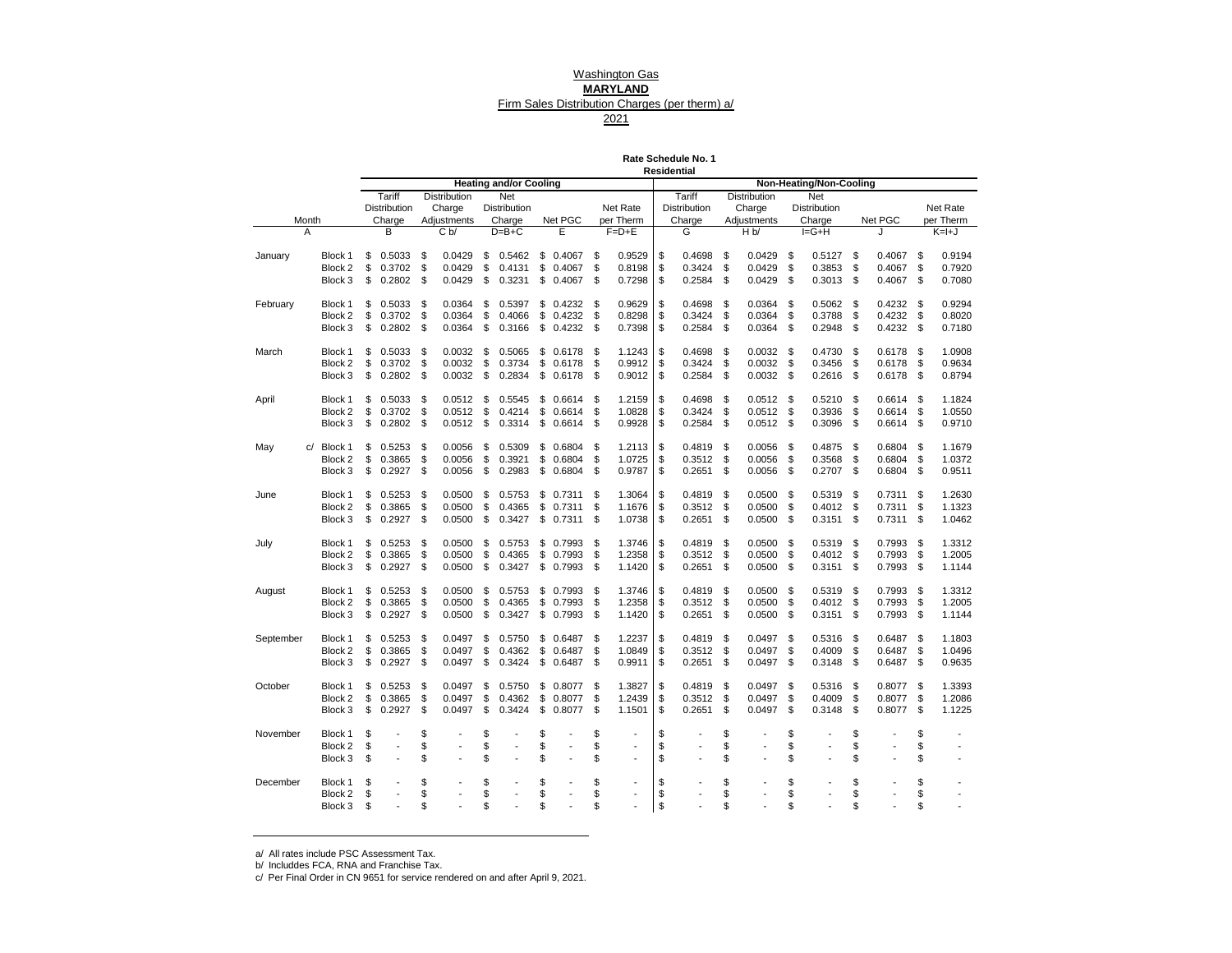Washington Gas

# **MARYLAND**

## Firm Sales Distribution Charges (per therm) a/

2021

**Commercial & Industrial Rate Schedule No. 2**

|                |                              |     |                          |            | Heating and/or Cooling - Less than 3,000 therms |     |                                                           |     |                          |                                |          |                          |          | Heating and/or Cooling - 3,000 therms or more                   |    | <b>POILITION CRIME OF THE OUTER</b> |    |                                                          |                                |          |                              |          |                            |      | Non-Heating/Non-Cooling                                  |                      |              |                          |
|----------------|------------------------------|-----|--------------------------|------------|-------------------------------------------------|-----|-----------------------------------------------------------|-----|--------------------------|--------------------------------|----------|--------------------------|----------|-----------------------------------------------------------------|----|-------------------------------------|----|----------------------------------------------------------|--------------------------------|----------|------------------------------|----------|----------------------------|------|----------------------------------------------------------|----------------------|--------------|--------------------------|
|                |                              |     | Tariff                   |            | <b>Distribution</b>                             |     | Net                                                       |     |                          |                                |          | Tariff                   |          | <b>Distribution</b>                                             |    | Net                                 |    |                                                          |                                |          | Tariff                       |          | <b>Distribution</b>        |      | Net                                                      |                      |              |                          |
|                |                              |     | <b>Distribution</b>      |            | Charge                                          |     | <b>Distribution</b>                                       |     |                          | Net Rate                       |          | <b>Distribution</b>      |          | Charge                                                          |    | <b>Distribution</b>                 |    |                                                          | Net Rate                       |          | <b>Distribution</b>          |          | Charge                     |      | <b>Distribution</b>                                      |                      |              | Net Rate                 |
| Month          |                              |     | Charge                   |            | Adjustments                                     |     | Charge                                                    |     | Net PGC                  | per Therm                      |          | Charge                   |          | Adjustments                                                     |    | Charge                              |    | Net PGC                                                  | per Therm                      |          | Charge                       |          | Adjustments                |      | Charge                                                   | Net PGC              |              | per Therm                |
| $\overline{A}$ |                              |     | B                        |            | C <sub>b</sub>                                  |     | $D=B+C$                                                   |     | Е                        | $F=D+E$                        |          | G                        |          | H <sub>b</sub>                                                  |    | $I = G + H$                         |    |                                                          | $K=H+J$                        |          | L.                           |          | M b/                       |      | $N=L+M$                                                  | O                    |              | $P=N+O$                  |
|                |                              |     |                          |            |                                                 |     |                                                           |     |                          |                                |          |                          |          |                                                                 |    |                                     |    |                                                          |                                |          |                              |          |                            |      |                                                          |                      |              |                          |
| January        |                              |     | Block 1 \$ 0.4565 \$     |            |                                                 |     | 0.0272 \$ 0.4837 \$ 0.4067 \$                             |     |                          | 0.8904                         |          |                          |          | \$ 0.4780 \$ 0.0272 \$ 0.5052 \$ 0.4067 \$ 0.9119  \$ 0.3183 \$ |    |                                     |    |                                                          |                                |          |                              |          |                            |      | 0.0272 \$ 0.3455 \$ 0.4067 \$ 0.7522                     |                      |              |                          |
|                |                              |     | Block 2 \$ 0.2696 \$     |            |                                                 |     | 0.0272 \$ 0.2968 \$ 0.4067 \$                             |     |                          | 0.7035                         |          | \$0.2843\$               |          | $0.0272$ \$ 0.3115 \$ 0.4067 \$ 0.7182 \$ 0.2177 \$             |    |                                     |    |                                                          |                                |          |                              |          | $0.0272$ \$                |      | 0.2449 \$ 0.4067                                         |                      |              | \$ 0.6516                |
|                | Block 3 \$ 0.1902 \$         |     |                          |            |                                                 |     | 0.0272 \$ 0.2174 \$ 0.4067 \$                             |     |                          | 0.6241                         |          |                          |          | \$ 0.2024 \$ 0.0272 \$ 0.2296 \$ 0.4067 \$ 0.6363               |    |                                     |    |                                                          |                                |          | $$0.1594$ \$                 |          | $0.0272$ \$                |      | 0.1866 \$ 0.4067 \$ 0.5933                               |                      |              |                          |
|                |                              |     |                          |            |                                                 |     |                                                           |     |                          |                                |          |                          |          |                                                                 |    |                                     |    |                                                          |                                |          |                              |          |                            |      |                                                          |                      |              |                          |
| February       | Block 1                      | \$  | $0.4565$ \$              |            |                                                 |     | 0.0183 \$ 0.4748 \$ 0.4232 \$                             |     |                          | 0.8980                         |          | $$0.4780$ \$             |          | $0.0183$ \$ 0.4963 \$                                           |    |                                     |    | 0.4232 \$ 0.9195                                         |                                |          | $$0.3183$ \$                 |          | $0.0183$ \$                |      | 0.3366 \$ 0.4232 \$ 0.7598                               |                      |              |                          |
|                | Block 2                      |     | \$ 0.2696 \$             |            |                                                 |     | 0.0183 \$ 0.2879 \$ 0.4232 \$                             |     |                          | 0.7111                         |          |                          |          | $$0.2843$ \$ 0.0183 \$ 0.3026 \$ 0.4232 \$ 0.7258               |    |                                     |    |                                                          |                                |          | $$0.2177$ \$                 |          |                            |      | 0.0183 \$ 0.2360 \$ 0.4232                               |                      |              | \$ 0.6592                |
|                | Block 3                      |     | $$0.1902$ \$             |            |                                                 |     | 0.0183 \$ 0.2085 \$ 0.4232 \$                             |     |                          | 0.6317                         |          | $$0.2024$ \$             |          | 0.0183 \$ 0.2207 \$ 0.4232 \$ 0.6439                            |    |                                     |    |                                                          |                                |          | $$0.1594$ \$                 |          |                            |      | 0.0183 \$ 0.1777 \$ 0.4232 \$ 0.6009                     |                      |              |                          |
|                |                              |     |                          |            |                                                 |     |                                                           |     |                          |                                |          |                          |          |                                                                 |    |                                     |    |                                                          |                                |          |                              |          |                            |      |                                                          |                      |              |                          |
| March          | Block 1                      |     | $$0.4565$ \$             |            |                                                 |     | $(0.0034)$ \$ 0.4531 \$ 0.6178 \$                         |     |                          | 1.0709                         |          |                          |          | \$ 0.4780 \$ (0.0034) \$ 0.4746 \$ 0.6178 \$ 1.0924             |    |                                     |    |                                                          |                                |          | $$0.3183$ \$                 |          | $(0.0034)$ \$              |      | 0.3149 \$ 0.6178 \$ 0.9327                               |                      |              |                          |
|                |                              |     | Block 2 \$ 0.2696 \$     |            |                                                 |     | $(0.0034)$ \$ 0.2662 \$ 0.6178 \$                         |     |                          | 0.8840                         |          |                          |          | \$ 0.2843 \$ (0.0034) \$ 0.2809 \$ 0.6178 \$ 0.8987             |    |                                     |    |                                                          |                                |          | $$0.2177$ \$                 |          | $(0.0034)$ \$              |      | 0.2143 \$ 0.6178 \$ 0.8321                               |                      |              |                          |
|                | Block 3                      |     | $$0.1902$ \$             |            |                                                 |     | $(0.0034)$ \$ 0.1868 \$ 0.6178 \$                         |     |                          |                                |          |                          |          | 0.8046   \$ 0.2024 \$ (0.0034) \$ 0.1990 \$ 0.6178 \$ 0.8168    |    |                                     |    |                                                          |                                |          | $$0.1594$ \$                 |          |                            |      | $(0.0034)$ \$ 0.1560 \$ 0.6178 \$ 0.7738                 |                      |              |                          |
|                |                              |     |                          |            |                                                 |     |                                                           |     |                          |                                |          |                          |          |                                                                 |    |                                     |    |                                                          |                                |          |                              |          |                            |      |                                                          |                      |              |                          |
| April          | Block 1<br>Block 2 \$ 0.2696 | \$  | $0.4565$ \$              | $^{\circ}$ |                                                 |     | 0.0410 \$ 0.4975 \$ 0.6614 \$<br>0.0410 \$ 0.3106         |     | $$0.6614$ \$             | 1.1589<br>0.9720               |          | \$ 0.4780<br>\$0.2843    | \$<br>\$ | $0.0410 \quad $0.5190 \quad $$                                  |    |                                     |    | 0.6614 \$ 1.1804<br>0.0410 \$ 0.3253 \$ 0.6614 \$ 0.9867 |                                |          | $$0.3183$ \$<br>$$0.2177$ \$ |          | $0.0410$ \$<br>$0.0410$ \$ |      | 0.3593 \$ 0.6614 \$ 1.0207<br>0.2587 \$ 0.6614 \$ 0.9201 |                      |              |                          |
|                | Block 3 \$ 0.1902 \$         |     |                          |            |                                                 |     | 0.0410 \$ 0.2312 \$ 0.6614 \$                             |     |                          | 0.8926                         |          | \$0.2024\$               |          | 0.0410 \$ 0.2434 \$ 0.6614 \$ 0.9048                            |    |                                     |    |                                                          |                                |          | $$0.1594$ \$                 |          | $0.0410$ \$                |      | 0.2004 \$ 0.6614 \$ 0.8618                               |                      |              |                          |
|                |                              |     |                          |            |                                                 |     |                                                           |     |                          |                                |          |                          |          |                                                                 |    |                                     |    |                                                          |                                |          |                              |          |                            |      |                                                          |                      |              |                          |
| May            | c/ Block 1                   |     | $$0.4699$ \$             |            |                                                 |     | $(0.0341)$ \$ 0.4358 \$ 0.6804 \$                         |     |                          | 1.1162                         |          | \$0.4950                 |          | \$ (0.0341) \$ 0.4609 \$                                        |    |                                     |    | 0.6804 \$ 1.1413                                         |                                |          | $$0.3183$ \$                 |          | $(0.0341)$ \$              |      | 0.2842 \$ 0.6804 \$ 0.9646                               |                      |              |                          |
|                |                              |     | Block 2 \$ 0.2775 \$     |            |                                                 |     | $(0.0341)$ \$ 0.2434 \$ 0.6804 \$                         |     |                          | 0.9238                         |          |                          |          | $$0.2944$ $$$ (0.0341) $$0.2603$ $$0.6804$ $$0.9407$            |    |                                     |    |                                                          |                                |          | $$0.2177$ \$                 |          | $(0.0341)$ \$              |      | 0.1836 \$ 0.6804 \$ 0.8640                               |                      |              |                          |
|                | Block 3                      |     | \$ 0.1960 \$             |            |                                                 |     | $(0.0341)$ \$ 0.1619 \$ 0.6804 \$                         |     |                          |                                |          |                          |          | $0.8423$ \$ 0.2096 \$ (0.0341) \$ 0.1755 \$ 0.6804 \$ 0.8559    |    |                                     |    |                                                          |                                |          | $$0.1594$ \$                 |          |                            |      | $(0.0341)$ \$ 0.1253 \$ 0.6804 \$ 0.8057                 |                      |              |                          |
|                |                              |     |                          |            |                                                 |     |                                                           |     |                          |                                |          |                          |          |                                                                 |    |                                     |    |                                                          |                                |          |                              |          |                            |      |                                                          |                      |              |                          |
| June           | Block 1                      |     | $$0.4699$ \$             |            |                                                 |     | 0.0500 \$ 0.5199 \$ 0.7311 \$                             |     |                          | 1.2510                         |          | \$0.4950                 | - \$     |                                                                 |    |                                     |    | 0.0500 \$ 0.5450 \$ 0.7311 \$ 1.2761                     |                                |          | $$0.3183$ \$                 |          | $0.0500$ \$                |      | 0.3683 \$ 0.7311 \$ 1.0994                               |                      |              |                          |
|                |                              |     | Block 2 \$ 0.2775 \$     |            |                                                 |     |                                                           |     |                          | 1.0586                         | l \$     | $0.2944$ \$              |          |                                                                 |    |                                     |    | 0.0500 \$ 0.3444 \$ 0.7311 \$ 1.0755                     |                                |          | $$0.2177$ \$                 |          | $0.0500$ \$                |      | 0.2677 \$ 0.7311 \$ 0.9988                               |                      |              |                          |
|                | Block 3 \$ 0.1960 \$         |     |                          |            |                                                 |     | 0.0500 \$ 0.2460 \$ 0.7311 \$                             |     |                          | 0.9771                         |          |                          |          | \$ 0.2096 \$ 0.0500 \$ 0.2596 \$ 0.7311 \$ 0.9907               |    |                                     |    |                                                          |                                |          | $$0.1594$ \$                 |          | $0.0500$ \$                |      | 0.2094 \$ 0.7311 \$ 0.9405                               |                      |              |                          |
|                |                              |     |                          |            |                                                 |     |                                                           |     |                          |                                |          |                          |          |                                                                 |    |                                     |    |                                                          |                                |          |                              |          |                            |      |                                                          |                      |              |                          |
| July           | Block 1                      | \$  | 0.4699                   | - \$       |                                                 |     | 0.0500 \$ 0.5199 \$ 0.7993 \$                             |     |                          | 1.3192                         |          | \$0.4950                 | - \$     | $0.0500 \t\t\t $0.5450 \t\t $$                                  |    |                                     |    | 0.7993 \$ 1.3443                                         |                                |          | $$0.3183$ \$                 |          | $0.0500$ \$                |      | 0.3683 \$ 0.7993 \$ 1.1676                               |                      |              |                          |
|                | Block 2 \$ 0.2775            |     |                          | - \$       |                                                 |     | 0.0500 \$ 0.3275 \$ 0.7993 \$                             |     |                          | 1.1268                         | \$       | 0.2944                   | - \$     |                                                                 |    |                                     |    | 0.0500 \$ 0.3444 \$ 0.7993 \$ 1.1437                     |                                |          | $$0.2177$ \$                 |          | 0.0500                     | \$   | 0.2677 \$ 0.7993                                         |                      |              | \$ 1.0670                |
|                | Block 3                      | \$  | $0.1960$ \$              |            |                                                 |     | 0.0500 \$ 0.2460 \$ 0.7993 \$                             |     |                          |                                |          | $1.0453$ \$ 0.2096 \$    |          | $0.0500 \t\t $ 0.2596 \t$$                                      |    |                                     |    | 0.7993 \$ 1.0589                                         |                                |          | $$0.1594$ \$                 |          | $0.0500$ \$                |      | 0.2094 \$ 0.7993 \$ 1.0087                               |                      |              |                          |
|                |                              |     |                          |            |                                                 |     |                                                           |     |                          |                                |          |                          |          |                                                                 |    |                                     |    |                                                          |                                |          |                              |          |                            |      |                                                          |                      |              |                          |
| August         | Block 1                      |     | $$0.4699$ \$             |            |                                                 |     | $0.0260$ \$ 0.4959 \$ 0.7993 \$                           |     |                          | 1.2952                         |          | \$ 0.4950                | - \$     |                                                                 |    |                                     |    | 0.0260 \$ 0.5210 \$ 0.7993 \$ 1.3203                     |                                |          | $$0.3183$ \$                 |          | 0.0260                     | - \$ | 0.3443 \$ 0.7993 \$ 1.1436                               |                      |              |                          |
|                | Block 2 \$ 0.2775 \$         |     |                          |            |                                                 |     | 0.0260 \$ 0.3035 \$ 0.7993 \$                             |     |                          | 1.1028                         |          | $$0.2944$ \$             |          | 0.0260                                                          |    |                                     |    | \$ 0.3204 \$ 0.7993 \$ 1.1197                            |                                |          | $$0.2177$ \$                 |          | 0.0260                     | \$   | 0.2437 \$ 0.7993                                         |                      |              | \$ 1.0430                |
|                | Block 3 \$ 0.1960 \$         |     |                          |            |                                                 |     | 0.0260 \$ 0.2220 \$ 0.7993 \$                             |     |                          | 1.0213                         |          | $$0.2096$ \$             |          |                                                                 |    |                                     |    | 0.0260 \$ 0.2356 \$ 0.7993 \$ 1.0349                     |                                |          | $$0.1594$ \$                 |          | $0.0260$ \$                |      | 0.1854 \$ 0.7993 \$ 0.9847                               |                      |              |                          |
|                |                              |     |                          |            |                                                 |     |                                                           |     |                          |                                |          |                          |          |                                                                 |    |                                     |    |                                                          |                                |          |                              |          |                            |      |                                                          |                      |              |                          |
| September      | Block 1                      |     | $$0.4699$ \$             |            |                                                 |     | $(0.0042)$ \$ 0.4657 \$ 0.6487 \$                         |     |                          | 1.1144                         |          |                          |          | $$0.4950 \$ (0.0042) \$ 0.4908 \$$                              |    |                                     |    | 0.6487 \$ 1.1395                                         |                                |          | $$0.3183$ \$                 |          | $(0.0042)$ \$              |      | 0.3141 \$ 0.6487 \$ 0.9628                               |                      |              |                          |
|                |                              |     | Block 2 \$ 0.2775 \$     |            |                                                 |     | $(0.0042)$ \$ 0.2733                                      |     | $$0.6487$ \$             | 0.9220                         |          |                          |          | \$ 0.2944 \$ (0.0042) \$ 0.2902 \$ 0.6487 \$ 0.9389             |    |                                     |    |                                                          |                                |          | $$0.2177$ \$                 |          | $(0.0042)$ \$              |      | 0.2135 \$ 0.6487 \$ 0.8622                               |                      |              |                          |
|                | Block 3                      |     | \$ 0.1960 \$             |            |                                                 |     | $(0.0042)$ \$ 0.1918 \$ 0.6487 \$                         |     |                          | 0.8405                         |          | \$0.2096                 |          | \$ (0.0042) \$ 0.2054 \$ 0.6487 \$ 0.8541                       |    |                                     |    |                                                          |                                |          | $$0.1594$ \$                 |          | $(0.0042)$ \$              |      | 0.1552 \$ 0.6487 \$ 0.8039                               |                      |              |                          |
| October        | Block 1                      |     | \$ 0.4699                | - \$       |                                                 |     |                                                           |     |                          | 1.2273                         |          |                          |          | \$ 0.4950 \$ (0.0503) \$ 0.4447 \$ 0.8077 \$ 1.2524             |    |                                     |    |                                                          |                                |          | $$0.3183$ \$                 |          | $(0.0503)$ \$              |      | 0.2680 \$ 0.8077 \$ 1.0757                               |                      |              |                          |
|                | Block 2 \$                   |     | 0.2775                   | $^{\circ}$ |                                                 |     | $(0.0503)$ \$ 0.4196 \$ 0.8077 \$<br>$(0.0503)$ \$ 0.2272 |     | \$ 0.8077 \$             | 1.0349                         |          |                          |          | \$ 0.2944 \$ (0.0503) \$ 0.2441 \$ 0.8077 \$ 1.0518             |    |                                     |    |                                                          |                                |          | $$0.2177$ \$                 |          | $(0.0503)$ \$              |      | 0.1674 \$ 0.8077 \$ 0.9751                               |                      |              |                          |
|                | Block 3                      | - S | 0.1960                   | <b>S</b>   |                                                 |     | $(0.0503)$ \$ 0.1457 \$ 0.8077 \$                         |     |                          | 0.9534                         |          | \$0.2096                 |          | \$ (0.0503) \$ 0.1593 \$ 0.8077 \$ 0.9670                       |    |                                     |    |                                                          |                                |          | \$0.1594                     | <b>S</b> | $(0.0503)$ \$              |      | 0.1091 \$ 0.8077 \$ 0.9168                               |                      |              |                          |
|                |                              |     |                          |            |                                                 |     |                                                           |     |                          |                                |          |                          |          |                                                                 |    |                                     |    |                                                          |                                |          |                              |          |                            |      |                                                          |                      |              |                          |
| November       | Block 1                      | \$  |                          | \$         |                                                 |     |                                                           | \$. |                          |                                | \$       |                          | \$       |                                                                 | S  |                                     | \$ |                                                          | \$                             | \$       |                              | \$       |                            | \$   |                                                          | \$                   | \$           |                          |
|                | Block 2 \$                   |     |                          | \$         |                                                 | \$  |                                                           | \$  |                          | \$                             | \$       | $\overline{\phantom{a}}$ | \$       | $\overline{\phantom{a}}$                                        | \$ |                                     | \$ |                                                          | \$<br>$\overline{\phantom{a}}$ | \$       | $\blacksquare$               | \$       |                            | \$   |                                                          | \$<br>$\blacksquare$ | \$           |                          |
|                | Block 3 \$                   |     |                          | \$         |                                                 | \$. |                                                           | \$  |                          | \$                             | \$       |                          | \$       |                                                                 | \$ |                                     | \$ |                                                          | \$                             | - \$     |                              | \$       |                            | \$   |                                                          |                      |              |                          |
|                |                              |     |                          |            |                                                 |     |                                                           |     |                          |                                |          |                          |          |                                                                 |    |                                     |    |                                                          |                                |          |                              |          |                            |      |                                                          |                      |              |                          |
| December       | Block 1                      | \$. |                          | \$         |                                                 | \$  |                                                           | \$  |                          | \$                             | \$       | $\overline{\phantom{a}}$ | \$       | $\overline{\phantom{a}}$                                        | \$ |                                     | S  |                                                          | \$                             | \$       |                              | \$       |                            | \$   |                                                          | \$                   | \$           |                          |
|                | Block 2 \$                   |     | $\overline{\phantom{a}}$ | \$         | $\overline{\phantom{a}}$                        | \$  | $\sim$                                                    | \$  | $\overline{\phantom{a}}$ | \$<br>$\sim$                   | \$       | $\overline{\phantom{a}}$ | \$       | $\sim$                                                          | \$ | $\sim$                              | \$ | $\sim$                                                   | \$<br>$\sim$                   | \$       | $\sim$                       | \$       | $\overline{\phantom{a}}$   | \$   | $\mathbf{r}$                                             | \$<br>$\sim$         | $\mathbb{S}$ | $\overline{\phantom{a}}$ |
|                | Block 3 \$                   |     |                          | \$.        |                                                 | \$  |                                                           | \$  | $\blacksquare$           | \$<br>$\overline{\phantom{a}}$ | <b>S</b> | $\sim$                   | S.       | $\sim$                                                          | \$ |                                     | \$ |                                                          | \$<br>$\sim$                   | <b>S</b> | $\overline{\phantom{a}}$     | \$.      |                            | \$   |                                                          |                      | \$           |                          |

a/ All rates include PSC Assessment Tax.

b/ Includdes FCA, RNA and Franchise Tax.

c/ Per Final Order in CN 9651 for service rendered on and after April 9, 2021.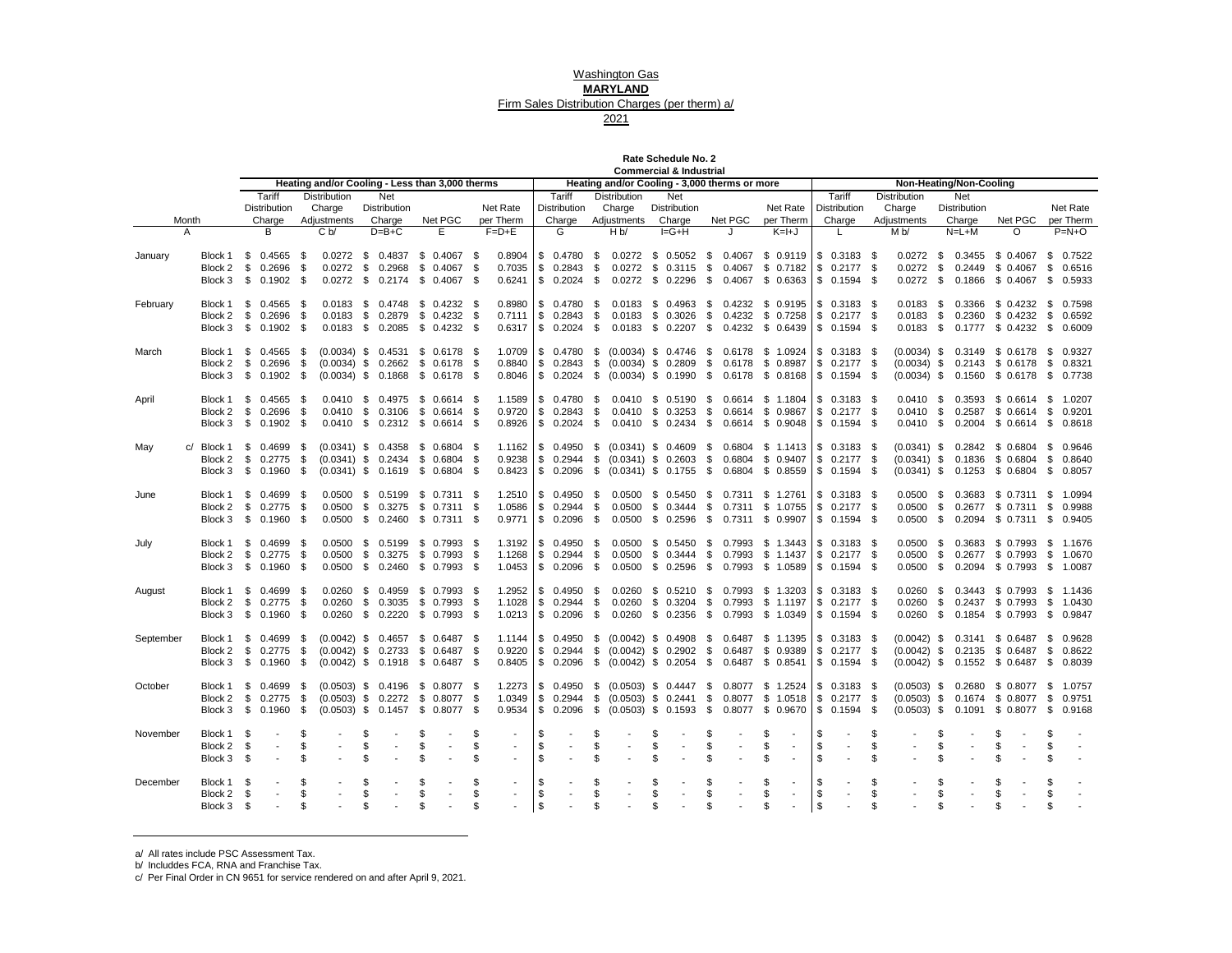# Washington Gas

## **MARYLAND**

## Firm Sales Distribution Charges (per therm) a/

2021

| Rate Schedule No. 3             |  |
|---------------------------------|--|
| <b>Group Metered Apartments</b> |  |

|            |                       |          |                  |          |                     |          | <b>Heating and/or Cooling</b> |          |                  |          |                      |            |                  |          |                               |          | Non-Heating/Non-Cooling |          |                  |          |                      |
|------------|-----------------------|----------|------------------|----------|---------------------|----------|-------------------------------|----------|------------------|----------|----------------------|------------|------------------|----------|-------------------------------|----------|-------------------------|----------|------------------|----------|----------------------|
|            |                       |          | Tariff           |          | Distribution        |          | Net                           |          |                  |          |                      |            | Tariff           |          | Distribution                  |          | Net                     |          |                  |          |                      |
|            |                       |          | Distribution     |          | Charge              |          | Distribution                  |          |                  |          | Net Rate             |            | Distribution     |          | Charge                        |          | Distribution            |          |                  |          | Net Rate             |
| Month<br>А |                       |          | Charge<br>B      |          | Adjustments<br>C b/ |          | Charge<br>$D=B+C$             |          | Net PGC<br>E     |          | per Therm<br>$F=D+E$ |            | Charge<br>G      |          | Adjustments<br>H <sub>b</sub> |          | Charge<br>$I = G + H$   |          | Net PGC          |          | per Therm<br>$K=H+J$ |
|            |                       |          |                  |          |                     |          |                               |          |                  |          |                      |            |                  |          |                               |          |                         |          |                  |          |                      |
| January    | Block 1               | \$       | 0.3914           | \$       | 0.0303              | \$       | 0.4217                        | \$       | 0.4067           | \$       | 0.8284               | \$         | 0.3192           | \$       | 0.0303                        | \$       | 0.3495                  | \$       | 0.4067           |          | \$0.7562             |
|            | Block 2               | \$       | 0.2709           | \$       | 0.0303              | \$       | 0.3012                        | \$       | 0.4067           | \$       | 0.7079               | \$         | 0.2197           | \$       | 0.0303                        | \$       | 0.2500                  | \$       | 0.4067           | \$       | 0.6567               |
|            | Block 3               | \$       | 0.2011           | \$       | 0.0303              | \$       | 0.2314                        | \$       | 0.4067           | \$       | 0.6381               | \$         | 0.1634           | \$       | 0.0303                        | \$       | 0.1937                  | \$       | 0.4067           |          | \$0.6004             |
|            | Block 1               | \$       | 0.3914           | \$       | 0.0376              | \$       | 0.4290                        | \$       | 0.4232           | \$       | 0.8522               | \$         | 0.3192           | \$       | 0.0376                        | \$       | 0.3568                  | \$       | 0.4232           | \$       | 0.7800               |
| February   | Block 2               | \$       | 0.2709           | \$       | 0.0376              | \$       | 0.3085                        | \$       | 0.4232           | \$       | 0.7317               | \$         | 0.2197           | \$       | 0.0376                        | \$       | 0.2573                  | \$       | 0.4232           |          | \$0.6805             |
|            | Block 3               | \$       | 0.2011           | \$       | 0.0376              | \$       | 0.2387                        | \$       | 0.4232           | \$       | 0.6619               | \$         | 0.1634           | \$       | 0.0376                        | \$       | 0.2010                  | \$       | 0.4232           | \$       | 0.6242               |
|            |                       |          |                  |          |                     |          |                               |          |                  |          |                      |            |                  |          |                               |          |                         |          |                  |          |                      |
| March      | Block 1               | \$       | 0.3914           | \$       | 0.0401              | \$       | 0.4315                        | \$       | 0.6178           | \$       | 1.0493               | \$         | 0.3192           | \$       | 0.0401                        | \$       | 0.3593                  | \$       | 0.6178           | \$       | 0.9771               |
|            | Block 2               | \$       | 0.2709           | \$       | 0.0401              | \$       | 0.3110                        | \$       | 0.6178           | \$       | 0.9288               | \$         | 0.2197           | \$       | 0.0401                        | \$       | 0.2598                  | \$       | 0.6178           | \$       | 0.8776               |
|            | Block 3               | \$       | 0.2011           | \$       | 0.0401              | \$       | 0.2412                        | \$       | 0.6178           | \$       | 0.8590               | \$         | 0.1634           | \$       | 0.0401                        | \$       | 0.2035                  | \$       | 0.6178           |          | \$ 0.8213            |
| April      | Block 1               | \$       | 0.3914           | \$       | 0.0512              | \$       | 0.4426                        | \$       | 0.6614           | \$       | 1.1040               | \$         | 0.3192           | \$       | 0.0512                        | \$       | 0.3704                  | \$       | 0.6614           | \$       | 1.0318               |
|            | Block 2               | \$       | 0.2709           | \$       | 0.0512              | \$       | 0.3221                        | \$       | 0.6614           | \$       | 0.9835               | \$         | 0.2197           | \$       | 0.0512                        | \$       | 0.2709                  | \$       | 0.6614           | \$       | 0.9323               |
|            | Block 3               | \$       | 0.2011           | \$       | 0.0512              | \$       | 0.2523                        | \$       | 0.6614           | \$       | 0.9137               | \$         | 0.1634           | \$       | 0.0512                        | \$       | 0.2146                  | \$       | 0.6614           | \$       | 0.8760               |
|            |                       |          |                  |          |                     |          |                               |          |                  |          |                      |            |                  |          |                               |          |                         |          |                  |          |                      |
| May        | c/ Block 1<br>Block 2 | \$<br>\$ | 0.4051<br>0.2805 | \$<br>\$ | 0.0512<br>0.0512    | \$<br>\$ | 0.4563<br>0.3317              | \$<br>\$ | 0.6804<br>0.6804 | \$<br>\$ | 1.1367<br>1.0121     | \$<br>\$   | 0.3299<br>0.2271 | \$<br>\$ | 0.0512<br>0.0512              | \$<br>\$ | 0.3811<br>0.2783        | \$<br>\$ | 0.6804<br>0.6804 | \$<br>\$ | 1.0615<br>0.9587     |
|            | Block 3               | \$       | 0.2082           | \$       | 0.0512              | \$       | 0.2594                        | \$       | 0.6804           | \$       | 0.9398               | \$         | 0.1691           | \$       | 0.0512                        | \$       | 0.2203                  | \$       | 0.6804           | \$       | 0.9007               |
|            |                       |          |                  |          |                     |          |                               |          |                  |          |                      |            |                  |          |                               |          |                         |          |                  |          |                      |
| June       | Block 1               | \$       | 0.4051           | \$       | 0.0500              | \$       | 0.4551                        | \$       | 0.7311           | \$       | 1.1862               | \$         | 0.3299           | \$       | 0.0500                        | \$       | 0.3799                  | \$       | 0.7311           |          | \$1.1110             |
|            | Block 2               | \$       | 0.2805           | \$       | 0.0500              | \$       | 0.3305                        | \$       | 0.7311           | \$       | 1.0616               | \$         | 0.2271           | \$       | 0.0500                        | \$       | 0.2771                  | \$       | 0.7311           | \$       | 1.0082               |
|            | Block 3               | \$       | 0.2082           | \$       | 0.0500              | \$       | 0.2582                        | \$       | 0.7311           | \$       | 0.9893               | \$         | 0.1691           | \$       | 0.0500                        | \$       | 0.2191                  | \$       | 0.7311           |          | \$0.9502             |
| July       | Block 1               | \$       | 0.4051           | \$       | 0.0500              | \$       | 0.4551                        | \$       | 0.7993           | \$       | 1.2544               | \$         | 0.3299           | \$       | 0.0500                        | \$       | 0.3799                  | \$       | 0.7993           | \$       | 1.1792               |
|            | Block 2               | \$       | 0.2805           | \$       | 0.0500              | \$       | 0.3305                        | \$       | 0.7993           | \$       | 1.1298               | \$         | 0.2271           | \$       | 0.0500                        | \$       | 0.2771                  | \$       | 0.7993           | \$       | 1.0764               |
|            | Block 3               | \$       | 0.2082           | \$       | 0.0500              | \$       | 0.2582                        | \$       | 0.7993           | \$       | 1.0575               | \$         | 0.1691           | \$       | 0.0500                        | \$       | 0.2191                  | \$       | 0.7993           | \$       | 1.0184               |
|            |                       |          |                  |          |                     |          |                               |          |                  |          |                      |            |                  |          |                               |          |                         |          |                  |          |                      |
| August     | Block 1<br>Block 2    | \$<br>\$ | 0.4051<br>0.2805 | \$<br>\$ | 0.0500<br>0.0500    | \$<br>\$ | 0.4551<br>0.3305              | \$<br>\$ | 0.7993<br>0.7993 | \$<br>\$ | 1.2544<br>1.1298     | \$<br>\$   | 0.3299<br>0.2271 | \$<br>\$ | 0.0500<br>0.0500              | \$<br>\$ | 0.3799<br>0.2771        | \$<br>\$ | 0.7993<br>0.7993 | \$<br>\$ | 1.1792<br>1.0764     |
|            | Block 3               | \$       | 0.2082           | \$       | 0.0500              | \$       | 0.2582                        | \$       | 0.7993           | \$       | 1.0575               | \$         | 0.1691           | \$       | 0.0500                        | \$       | 0.2191                  | \$       | 0.7993           |          | \$1.0184             |
|            |                       |          |                  |          |                     |          |                               |          |                  |          |                      |            |                  |          |                               |          |                         |          |                  |          |                      |
| September  | Block 1               | \$       | 0.4051           | \$       | 0.0497              | \$       | 0.4548                        | \$       | 0.6487           | \$       | 1.1035               | \$         | 0.3299           | \$       | 0.0497                        | \$       | 0.3796                  | \$       | 0.6487           | \$       | 1.0283               |
|            | Block 2               | \$       | 0.2805           | \$       | 0.0497              | \$       | 0.3302                        | \$       | 0.6487           | \$       | 0.9789               | \$         | 0.2271           | \$       | 0.0497                        | \$       | 0.2768                  | \$       | 0.6487           | \$       | 0.9255               |
|            | Block 3               | \$       | 0.2082           | \$       | 0.0497              | \$       | 0.2579                        | \$       | 0.6487           | \$       | 0.9066               | \$         | 0.1691           | \$       | 0.0497                        | \$       | 0.2188                  | \$       | 0.6487           | \$       | 0.8675               |
| October    | Block 1               | \$       | 0.4051           | \$       | 0.0497              | \$       | 0.4548                        | \$       | 0.8077           | \$       | 1.2625               | \$         | 0.3299           | \$       | 0.0497                        | \$       | 0.3796                  | \$       | 0.8077           | \$       | 1.1873               |
|            | Block 2               | \$       | 0.2805           | \$       | 0.0497              | \$       | 0.3302                        | \$       | 0.8077           | \$       | 1.1379               | \$         | 0.2271           | \$       | 0.0497                        | \$       | 0.2768                  | \$       | 0.8077           | \$       | 1.0845               |
|            | Block 3               | \$       | 0.2082           | \$       | 0.0497              | \$       | 0.2579                        | \$       | 0.8077           | \$       | 1.0656               | \$         | 0.1691           | \$       | 0.0497                        | \$       | 0.2188                  | \$       | 0.8077           | \$       | 1.0265               |
|            |                       |          |                  |          |                     |          |                               |          |                  |          |                      |            |                  |          |                               |          |                         |          |                  |          |                      |
| November   | Block 1               | \$       |                  | \$       |                     | \$       |                               | \$       |                  | \$       |                      | \$         |                  | \$       |                               | \$       |                         | \$       |                  | \$       |                      |
|            | Block 2<br>Block 3    | \$<br>\$ |                  | \$<br>\$ |                     | \$<br>\$ |                               | \$<br>\$ | ÷,               | \$<br>\$ | $\overline{a}$       | \$<br>\$   |                  | \$<br>\$ |                               | \$<br>\$ |                         | \$<br>\$ |                  | \$<br>\$ | $\overline{a}$       |
|            |                       |          |                  |          |                     |          |                               |          |                  |          |                      |            |                  |          |                               |          |                         |          |                  |          |                      |
| December   | Block 1               | \$       |                  | \$       |                     | \$       |                               | \$       | $\overline{a}$   | \$       | ÷,                   | \$         |                  | \$       |                               | \$       |                         | \$       |                  | \$       |                      |
|            | Block 2               | \$       |                  | \$       |                     | \$       |                               | \$       | $\overline{a}$   | \$       | $\blacksquare$       | \$         |                  | \$       |                               | \$       |                         | \$       |                  | \$       |                      |
|            | Block 3               | \$       |                  | \$       |                     | \$       |                               | \$       |                  | \$       |                      | $\sqrt{3}$ |                  | \$       |                               | \$       |                         | \$       |                  | \$       |                      |

a/ All rates include PSC Assessment Tax.

b/ Includdes FCA, RNA and Franchise Tax.

c/ Per Final Order in CN 9651 for service rendered on and after April 9, 2021.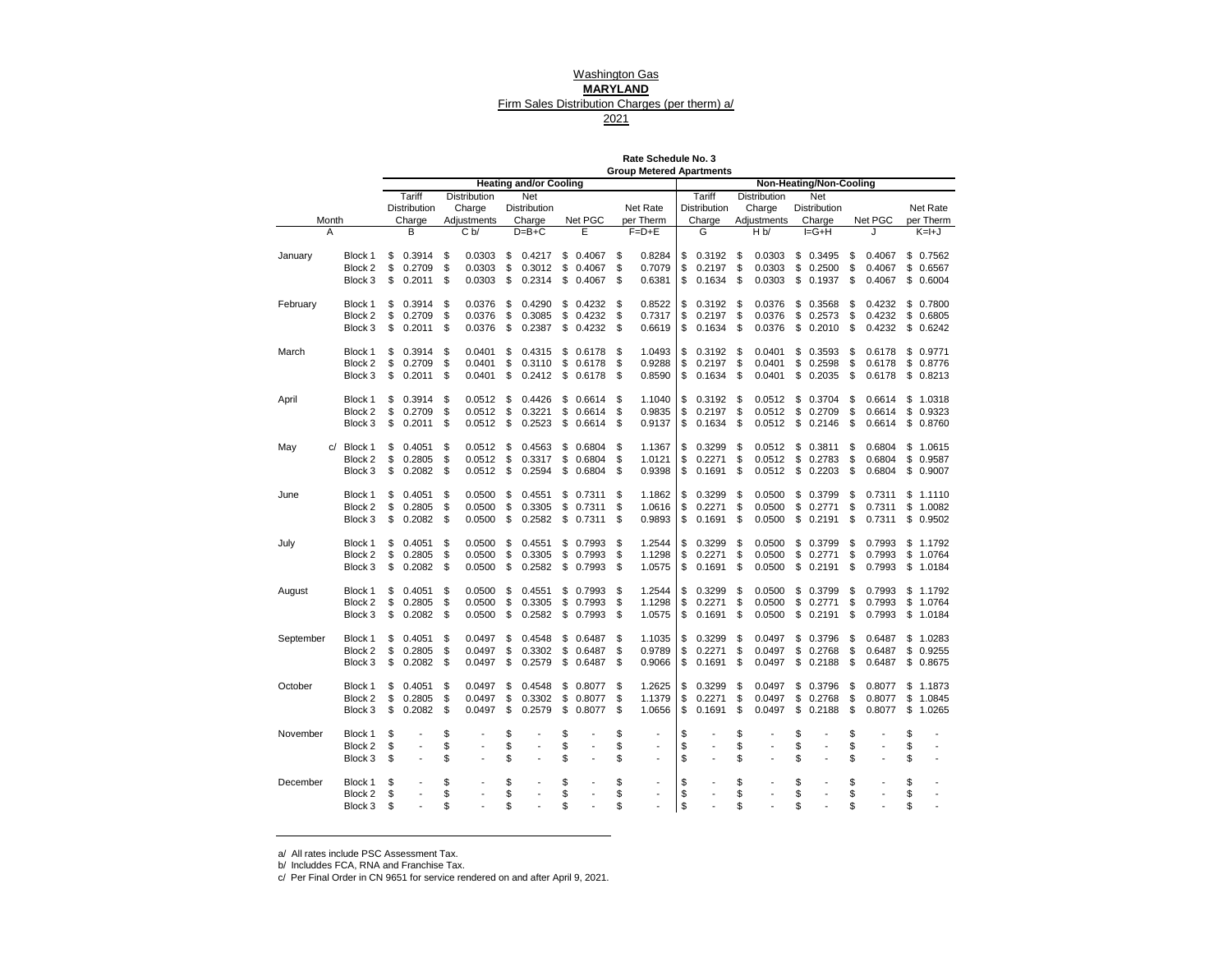#### Washington Gas **Maryland**

## Net Charge Billed Customers

#### For the billing month of October 2021

| <b>RATE SCHEDULE NO. 1 (RESIDENTIAL SERVICE)</b>                       |   |                     |   |                 |     |           |   |            |     |                     |     |         |     |             |
|------------------------------------------------------------------------|---|---------------------|---|-----------------|-----|-----------|---|------------|-----|---------------------|-----|---------|-----|-------------|
| System Charge (All Billing Months)                                     |   | 11.55               |   | Per Customer b/ |     |           |   |            |     |                     |     |         |     |             |
| EmPOWER MD Surcharge                                                   |   | 0.0280              |   | Per Therm e/    |     |           |   |            |     |                     |     |         |     |             |
| <b>Heating and/or Cooling</b><br>STRIDE Surcharge (All Billing Months) |   | 0.08                |   | Per Customer c/ |     |           |   |            |     |                     |     |         |     |             |
|                                                                        |   | Tariff              |   |                 |     |           |   |            |     | Net                 |     |         |     |             |
|                                                                        |   | <b>Distribution</b> |   |                 |     | Franchise |   |            |     | <b>Distribution</b> |     | Net     |     | Net         |
| <b>Distribution Charges</b>                                            |   | Charge              |   | <b>FCA</b>      |     | Tax       |   | <b>RNA</b> |     | Charge              |     | PGC/ACA |     | Charge      |
|                                                                        |   | A <sub>b</sub>      |   | Ba/             |     | Ca/       |   | Da/        |     | $E=A.D$             |     | F a/    |     | $G = E + F$ |
| First 45 Therms                                                        | S | 0.5253              | S | (0.0044)        | \$. | 0.0041    | S | 0.0500     | \$. | 0.5750              | \$. | 0.8077  | S   | 1.3827      |
| Next 135 Therms                                                        | S | 0.3865              | S | (0.0044)        | \$  | 0.0041    | S | 0.0500     | S   | 0.4362              | S   | 0.8077  | S   | 1.2439      |
| Over 180 Therms                                                        | S | 0.2927              | S | (0.0044)        | \$  | 0.0041    | S | 0.0500     | \$  | 0.3424              | S   | 0.8077  | \$. | 1.1501      |
|                                                                        |   |                     |   |                 |     |           |   |            |     |                     |     |         |     |             |

#### **Non-Heating/Non-Cooling**

STRIDE Surcharge (All Billing Months)  $$ 0.09$  Per Customer c/

|                             | Tariff<br><b>Distribution</b> |                                  | Franchise   |             | Net<br><b>Distribution</b> |      | <b>Net</b> | Net         |
|-----------------------------|-------------------------------|----------------------------------|-------------|-------------|----------------------------|------|------------|-------------|
| <b>Distribution Charges</b> | Charge                        | <b>FCA</b>                       | Tax         | <b>RNA</b>  | Charge                     |      | PGC/ACA    | Charge      |
|                             | A b/                          | Ba/                              | $C$ a/      | D a/        | $E=A.D$                    |      | F a/       | $G = E + F$ |
| First 45 Therms             |                               | $$0.4819$ $$0.0044$ ) $$$        | $0.0041$ \$ |             | 0.0500 \$ 0.5316           | - \$ | 0.8077     | 1.3393      |
| Next 135 Therms             |                               | $$0.3512 \quad $0.0044) \quad $$ | $0.0041$ \$ |             | $0.0500 \quad $0.4009$     | -S   | 0.8077     | 1.2086      |
| Over 180 Therms             | 0.2651                        | $(0.0044)$ \$                    | $0.0041$ \$ | $0.0500$ \$ | 0.3148                     |      | 0.8077     | 1.1225      |

#### **RATE SCHEDULE NO. 1A (RESIDENTIAL DELIVERY SERVICE)**

| System Charge (All Billing Months) |  | 11.55 Per Customer b/  |  |
|------------------------------------|--|------------------------|--|
| EmPOWER MD Surcharge               |  | \$ 0.0280 Per Therm e/ |  |

#### **Heating and/or Cooling**

| STRIDE Surcharge (All Billing Months) | \$  | 0.08                |   | Per Customer c/ |           |   |            |     |                     |
|---------------------------------------|-----|---------------------|---|-----------------|-----------|---|------------|-----|---------------------|
|                                       |     | Tariff              |   |                 |           |   |            |     | <b>Net</b>          |
|                                       |     | <b>Distribution</b> |   |                 | Franchise |   |            |     | <b>Distribution</b> |
| <b>Distribution Charges</b>           |     | Charge              |   | <b>FCA</b>      | Tax       |   | <b>RNA</b> |     | Charge              |
|                                       |     | A <sub>b</sub>      |   | Ba/             | Ca/       |   | Da/        |     | $E=A.D$             |
| First 45 Therms                       | S.  | 0.5253              | S | $(0.0044)$ \$   | 0.0041    | S | 0.0500     | \$. | 0.5750              |
| Next 135 Therms                       | \$. | 0.3865              | S | $(0.0044)$ \$   | 0.0041    | S | 0.0500     | S   | 0.4362              |
| Over 180 Therms                       | SS. | 0.2927              | S | $(0.0044)$ \$   | 0.0041    | S | 0.0500     | S   | 0.3424              |

#### **Non-Heating/Non-Cooling** STRIDE Surcharge (All Billing Months) \$ 0.09 Per Customer c/

|                             |    | Tariff<br><b>Distribution</b> |                     | Franchise |              |     | Net<br><b>Distribution</b> |
|-----------------------------|----|-------------------------------|---------------------|-----------|--------------|-----|----------------------------|
| <b>Distribution Charges</b> |    | Charge                        | <b>FCA</b>          | Tax       | <b>RNA</b>   |     | Charge                     |
|                             |    | A <sub>b</sub>                | Ba/                 | Ca/       | Da/          |     | $E=A.D$                    |
| First 45 Therms             | S. | 0.4819                        | \$<br>$(0.0044)$ \$ | 0.0041    | \$<br>0.0500 | \$. | 0.5316                     |
| Next 135 Therms             | S. | 0.3512                        | \$<br>$(0.0044)$ \$ | 0.0041    | \$<br>0.0500 | S   | 0.4009                     |
| Over 180 Therms             | S. | 0.2651                        | \$<br>$(0.0044)$ \$ | 0.0041    | \$<br>0.0500 | \$  | 0.3148                     |

# **RATE SCHEDULE NO. 2 (COMMERCIAL AND INDUSTRIAL SERVICE)**<br>EmPOWER MD Surcharge **1** 5 0.0039 Per Therm e/

EmPOWER MD Surcharge

#### **Heating and/or Cooling - Less than 3,000 therms**

System Charge (All Billing Months) **System Charge (All Billing Months) 5** 21.00 Per Customer b/

| STRIDE Surcharge (All Billing Months) |     |                     |     |               | 0.01      |    | Per Customer c/ |      |                     |     |         |     |             |
|---------------------------------------|-----|---------------------|-----|---------------|-----------|----|-----------------|------|---------------------|-----|---------|-----|-------------|
|                                       |     | Tariff              |     |               |           |    |                 |      | <b>Net</b>          |     |         |     |             |
|                                       |     | <b>Distribution</b> |     |               | Franchise |    |                 |      | <b>Distribution</b> |     | Net     |     | Net         |
| Distribution Charges                  |     | Charge              |     | <b>FCA</b>    | Tax       |    | <b>RNA</b>      |      | Charge              |     | PGC/ACA |     | Charge      |
|                                       |     | A $b/$              |     | Ba/           | C a/      |    | Da/             |      | $E=A.D$             |     | F a/    |     | $G = E + F$ |
| First 300 Therms                      | \$. | 0.4699              | S.  | $(0.0044)$ \$ | 0.0041    | -S | (0.0500)        | - \$ | 0.4196              | \$. | 0.8077  |     | 1.2273      |
| Next 6,700 Therms                     | S.  | 0.2775              | \$. | $(0.0044)$ \$ | 0.0041    | \$ | $(0.0500)$ \$   |      | 0.2272              | \$. | 0.8077  | -\$ | 1.0349      |
| Over 7,000 Therms                     | S   | 0.1960              | S.  | $(0.0044)$ \$ | 0.0041    | \$ | $(0.0500)$ \$   |      | 0.1457              | S   | 0.8077  |     | 0.9534      |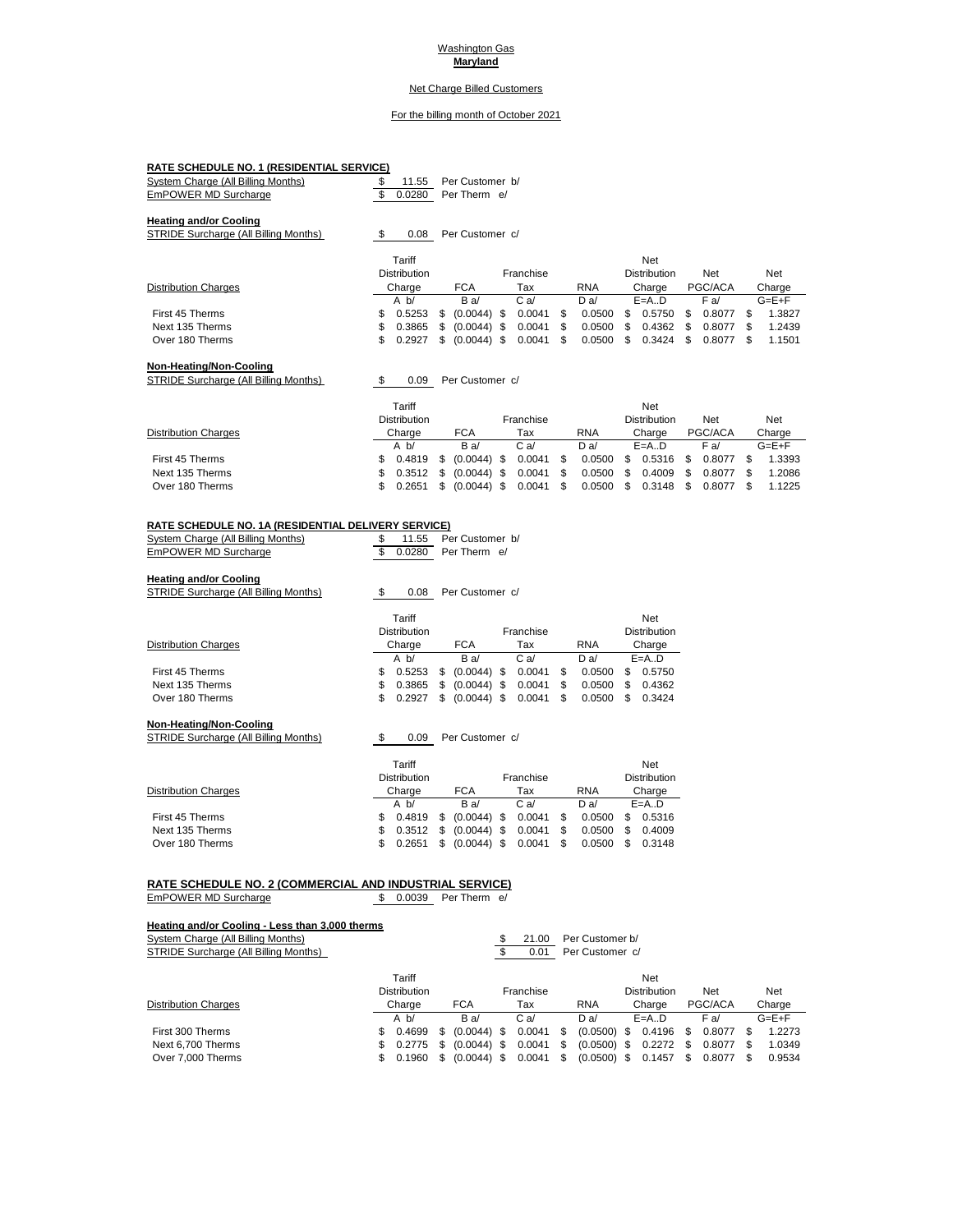#### Washington Gas **Maryland**

## Net Charge Billed Customers

#### For the billing month of October 2021

## **RATE SCHEDULE NO. 2 (COMMERCIAL AND INDUSTRIAL SERVICE) - Continued**

| Heating and/or Cooling - 3,000 therms or more |                     |    |                 |      |           |   |                 |      |                     |    |         |              |
|-----------------------------------------------|---------------------|----|-----------------|------|-----------|---|-----------------|------|---------------------|----|---------|--------------|
| System Charge (All Billing Months)            |                     |    |                 | \$   | 41.95     |   | Per Customer b/ |      |                     |    |         |              |
| STRIDE Surcharge (All Billing Months)         |                     |    |                 | \$   | 1.70      |   | Per Customer c/ |      |                     |    |         |              |
|                                               | Tariff              |    |                 |      |           |   |                 |      | <b>Net</b>          |    |         |              |
|                                               | Distribution        |    |                 |      | Franchise |   |                 |      | <b>Distribution</b> |    | Net     | Net          |
| <b>Distribution Charges</b>                   | Charge              |    | <b>FCA</b>      |      | Tax       |   | <b>RNA</b>      |      | Charge              |    | PGC/ACA | Charge       |
|                                               | A <sub>b</sub>      |    | Ba/             |      | Ca/       |   | D a/            |      | $E=A.D$             |    | F a/    | $G = E + F$  |
| First 300 Therms                              | \$<br>0.4950        | S. | $(0.0044)$ \$   |      | 0.0041    | S | (0.0500)        | - \$ | 0.4447              | S  | 0.8077  | \$<br>1.2524 |
| Next 6,700 Therms                             | \$<br>0.2944        | \$ | (0.0044)        | - \$ | 0.0041    |   | (0.0500)        | \$.  | 0.2441              |    | 0.8077  | \$<br>1.0518 |
| Over 7,000 Therms                             | \$<br>0.2096        | \$ | (0.0044)        | \$.  | 0.0041    | S | (0.0500)        | \$.  | 0.1593              | S  | 0.8077  | \$<br>0.9670 |
| Non-Heating/Non-Cooling                       |                     |    |                 |      |           |   |                 |      |                     |    |         |              |
| System Charge (All Billing Months)            | \$<br>15.75         |    | Per Customer b/ |      |           |   |                 |      |                     |    |         |              |
| STRIDE Surcharge (All Billing Months)         | \$<br>1.83          |    | Per Customer c/ |      |           |   |                 |      |                     |    |         |              |
|                                               | Tariff              |    |                 |      |           |   |                 |      | <b>Net</b>          |    |         |              |
|                                               | <b>Distribution</b> |    |                 |      | Franchise |   |                 |      | <b>Distribution</b> |    | Net     | Net          |
| <b>Distribution Charges</b>                   | Charge              |    | <b>FCA</b>      |      | Tax       |   | <b>RNA</b>      |      | Charge              |    | PGC/ACA | Charge       |
|                                               | A <sub>b</sub>      |    | Ba/             |      | Ca/       |   | D a             |      | $E=A.D$             |    | F a/    | $G = E + F$  |
| First 300 Therms                              | \$<br>0.3183        | S  | (0.0044)        | - \$ | 0.0041    | S | (0.0500)        | \$   | 0.2680              | \$ | 0.8077  | \$<br>1.0757 |
| Next 6,700 Therms                             | \$<br>0.2177        | S  | (0.0044)        | \$.  | 0.0041    |   | (0.0500)        | \$   | 0.1674              | \$ | 0.8077  | \$<br>0.9751 |

Over 7,000 Therms \$ 0.1594 \$ (0.0044) \$ 0.0041 \$ (0.0500) \$ 0.1091 \$ 0.8077 \$ 0.9168

| <b>RATE SCHEDULE NO. 2A (COMMERCIAL AND INDUSTRIAL DELIVERY SERVICE)</b> |                        |  |  |
|--------------------------------------------------------------------------|------------------------|--|--|
| EmPOWER MD Surcharge                                                     | \$ 0.0039 Per Therm e/ |  |  |

#### **Heating and/or Cooling - Less than 3,000 therms**

| System Charge (All Billing Months)    |     |                     |    |               | S | 21.00          | Per Customer b/     |                     |
|---------------------------------------|-----|---------------------|----|---------------|---|----------------|---------------------|---------------------|
| STRIDE Surcharge (All Billing Months) |     |                     |    |               |   | 0.01           | Per Customer c/     |                     |
|                                       |     | Tariff              |    |               |   |                |                     | Net                 |
|                                       |     | <b>Distribution</b> |    |               |   | Franchise      |                     | <b>Distribution</b> |
| <b>Distribution Charges</b>           |     | Charge              |    | <b>FCA</b>    |   | Tax            | <b>RNA</b>          | Charge              |
|                                       |     | A <sub>b</sub>      |    | Ba/           |   | C <sub>a</sub> | Da/                 | $E=A.D$             |
| First 300 Therms                      | S   | 0.4699              | S  | $(0.0044)$ \$ |   | 0.0041         | \$<br>$(0.0500)$ \$ | 0.4196              |
| Next 6,700 Therms                     | \$  | 0.2775              | S. | $(0.0044)$ \$ |   | 0.0041         | \$<br>$(0.0500)$ \$ | 0.2272              |
| Over 7,000 Therms                     | \$. | 0.1960              | S  | $(0.0044)$ \$ |   | 0.0041         | \$<br>$(0.0500)$ \$ | 0.1457              |

#### **Heating and/or Cooling - 3,000 therms or more**

| System Charge (All Billing Months)    |     |                     |     |               | \$ | 41.95          |    | Per Customer b/ |     |                     |
|---------------------------------------|-----|---------------------|-----|---------------|----|----------------|----|-----------------|-----|---------------------|
| STRIDE Surcharge (All Billing Months) |     |                     |     |               | S  | 1.70           |    | Per Customer c/ |     |                     |
|                                       |     | Tariff              |     |               |    |                |    |                 |     | Net                 |
|                                       |     | <b>Distribution</b> |     |               |    | Franchise      |    |                 |     | <b>Distribution</b> |
| <b>Distribution Charges</b>           |     | Charge              |     | <b>FCA</b>    |    | Tax            |    | <b>RNA</b>      |     | Charge              |
|                                       |     | A <sub>b</sub>      |     | Ba/           |    | C <sub>a</sub> |    | Da/             |     | $E=A.D$             |
| First 300 Therms                      | S.  | 0.4950              | \$. | $(0.0044)$ \$ |    | 0.0041         | S  | (0.0500)        | \$. | 0.4447              |
| Next 6,700 Therms                     | \$  | 0.2944              | \$. | $(0.0044)$ \$ |    | 0.0041         | \$ | (0.0500)        | \$  | 0.2441              |
| Over 7,000 Therms                     | \$. | 0.2096              | S   | $(0.0044)$ \$ |    | 0.0041         | \$ | (0.0500)        | \$. | 0.1593              |

#### **Non-Heating/Non-Cooling**

System Charge (All Billing Months)<br>
System Charge (All Billing Months)<br>
STRIDE Surcharge (All Billing Months)<br>
Strip 1.83 Per Customer c/ <u>Staten Griange (All Billing Months) لا 1.83 Persisting Curcharge (All Billing Months)</u>

| 1.83 | Per Customer c |  |
|------|----------------|--|
|      |                |  |

|                             |    | Tariff              |     |                      |           |    |               |     | <b>Net</b>          |
|-----------------------------|----|---------------------|-----|----------------------|-----------|----|---------------|-----|---------------------|
|                             |    | <b>Distribution</b> |     |                      | Franchise |    |               |     | <b>Distribution</b> |
| <b>Distribution Charges</b> |    | Charge              |     | <b>FCA</b>           | Tax       |    | <b>RNA</b>    |     | Charge              |
|                             |    | A <sub>b</sub>      |     | Ba/                  | Ca/       |    | Da/           |     | $E=A.D$             |
| First 300 Therms            |    | \$0.3183            | \$. | $(0.0044)$ \$ 0.0041 |           | \$ | $(0.0500)$ \$ |     | 0.2680              |
| Next 6,700 Therms           |    | \$0.2177            | \$. | $(0.0044)$ \$ 0.0041 |           | S. | $(0.0500)$ \$ |     | 0.1674              |
| Over 7,000 Therms           | S. | 0.1594              | \$. | $(0.0044)$ \$ 0.0041 |           | \$ | (0.0500)      | \$. | 0.1091              |